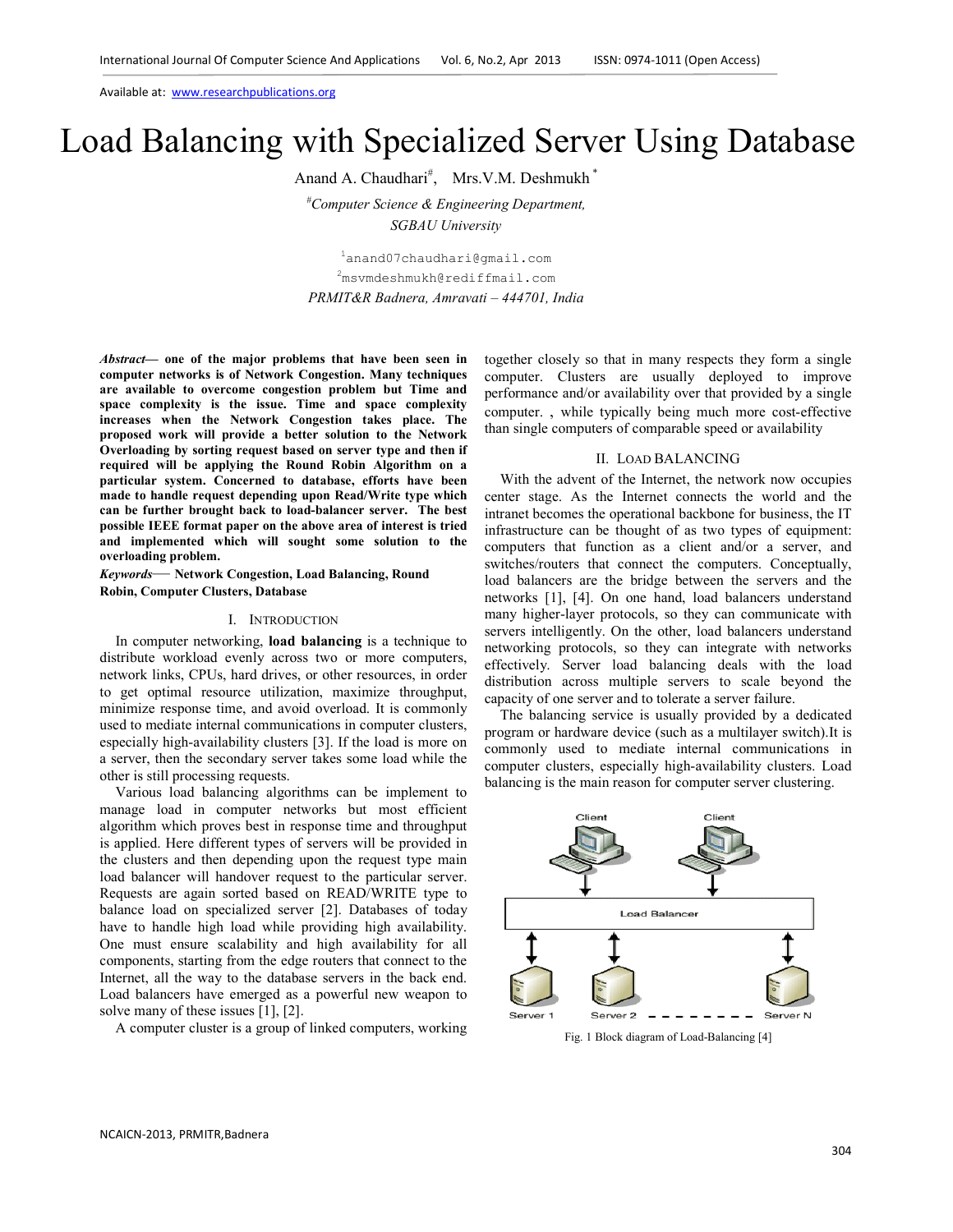question

Available at: www.researchpublications.org

## *A. Load Balancing Techniques*

Load Balancing can be categorized into following four types:-

1) *Transport-level load balancing:* Such as the DNSbased approach or TCP/IP level load balancing acts independently of the application payload.

2) *Application-level load balancing:* Uses the application payload to make load balancing decision, It is totally dependent on application [3].

3) *Hardware Load Balancing:* Hardware-based load balancers can route TCP/IP packets to a various in a cluster. These types of the load balancers are often found to provide a robust topology with high availability, but come for a much higher cost.

4) *Software Load Balancing:* Software Load Balancers which can be configured and made more intelligent to accommodate a wider range of load balancing options. Most commonly used load balancers are software based, and often comes as an integrated component of expensive web server and application server software packages [3].

#### *B. Specialized Server*

There are various types of server available for request handling and hence called as specialized users. Some servers can be listed as:

*1) Chat Server:* Chat servers enable a large number of users to exchange information in an environment similar to internet newspaper that offers real-time discussion capabilities. Real Time means occurring immediately. For example real time operating systems are systems that respond to input immediately [7]*.* 

2) *Fax Server:* A fax server is an ideal solution for organization to reduce incoming and outgoing telephone resources but that need to fax actual documents [7],[8].

3) *FTP Server:* One of the oldest of the internet services, File Transfer Protocol makes it possible to move one or more files securely between computers while providing file security and organization as well as transfer control [8].

4) *Mail Server:* Almost us Ubiquitous and crucial as Web Servers, mail server's move and store over corporate networks via LANs and WANs and cross the internet.

*5) Audio/Video (Media) Servers:* Audio/video Servers bring multimedia capabilities to Web sites by enabling them to broadcast streaming multimedia content. Streaming technologies are becoming increasing important with the growth of internet because most user do not have fast enough access to download large multimedia files quickly [3],[4].

## III. DESIGN & PROPOSED WORK

Specialized Servers arranged in a network will help for easy execution i.e. set-up including main server and cluster computers are made and then depending upon the request type the load is balanced.

**Note:** Main Server is capable of handling all types of requests. Here we are considering the scenario that:

- Request handling capacity of main server (load balancer) is full i.e. value crosses threshold limit of server and
- Hereafter load balancing will be according to request type. Example Fax Request will be transferred to Fax server and so on.

For Example just consider that we have 4 types of requests as follows: Mail access Request, Media (Audio/Video) Request, Fax Request and Online-Chat Request. These users/clients request will be sorted and forwarded to specific server types without applying any load balancing algorithm. Hence the request handled by the clusters will be look:



*Fig. 2 Load balancing using specialized server* 

This paper also answers the following

What if request goes beyond the threshold of these specialized Servers?

We will be having computer clusters to handle overloaded request and that will be according to Round-Robin Algorithm. These cluster computers are normal server which is capable of handling all types of servers.

What is threshold value and how it is calculated?

The load average is the average system load over a period of time. It is conventionally given as three numbers that represent the system load during the last one, five, and fifteen minute periods. Thresholds are baselines established to monitor data collection and application status polling.

Threshold calculation depends upon server machine configuration i.e. CPU handling capacity, H/W configuration etc.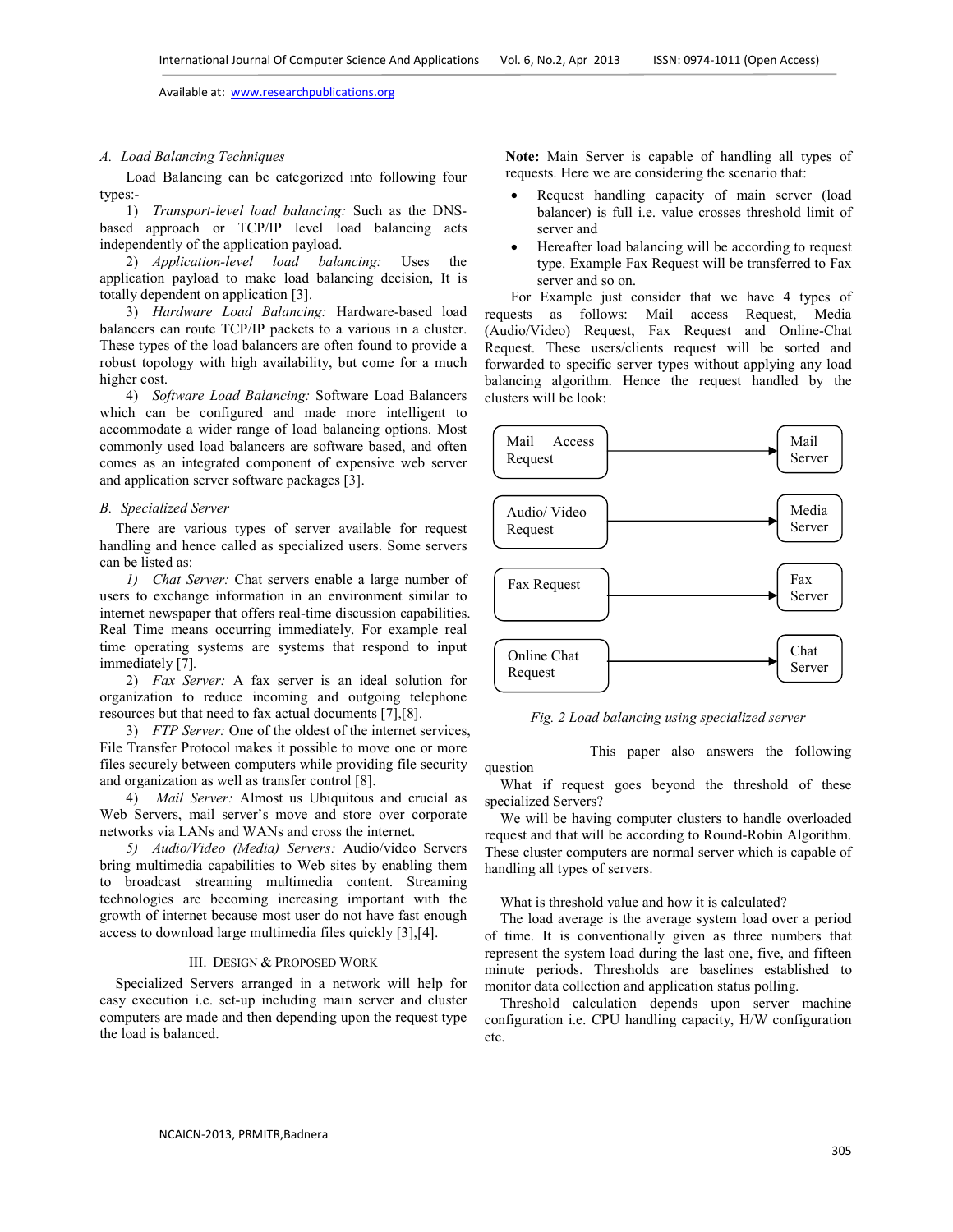Available at: www.researchpublications.org

How to categorize incoming client request into Read/write type?

Database plays an important role in sorting request into read and write type and hence again they are forwarded to respective read and write available server.



*Fig. 3 Load balancing using specialized server.* 

# A. *Round-Robin Algorithm*

Round-robin is by far the simplest algorithm available to distribute load among nodes. It is therefore often the first choice when implementing a simple scheduler. On of the reasons for it being so simple is that the only information needed is a list of nodes [9], [15]. The algorithm traverses the list, returning the nodes one by one. When the end of the list is reached, the algorithm starts from the beginning of the list again [10].

Thus returning the same nodes in the same order. The timecomplexity of the selection is O (1). Combined with its low implementation complexity and its low information requirements, the round-robin scheduler is also often the most efficient scheduler algorithm. However this is only when several key assumptions are true  $[3] - [7]$ :

1. The nodes must be identical in capacity. Otherwise performance will degrade to the speed of slowest node in the cluster.

2. Two or more client connections must not start at the same time. Should they, the node chosen will be the same, because the order of nodes retrieved from the cluster is the same every time.

3. The jobs must be similar to achieve optimum load distribution among the nodes. If a single node is more loaded than others it will become a bottleneck in the system.

*DNS Round Robin***:** The Domain Name Server (DNS) database maps host names to their IP addresses.



*Fig. 4 Round robin through DNS [6]*

Any or all of these assumptions might be challenged in the face of a real application and cluster setup

- Round-robin:
- + Fast.

+ Requires only information about the names of the nodes.

- + Does not require any global decisions.
- + Easy to implement.

+ Superb balancing, when the workload is not skewed, nor are the nodes.

− Breaks down completely when the above item does not hold

#### B. *Computer Cluster*

 A computer cluster is a group of linked computers, working together closely so that in many respects they form a single computer. The components of a cluster are commonly, but not always, connected to each other through fast local area networks. Clusters are usually deployed to improve